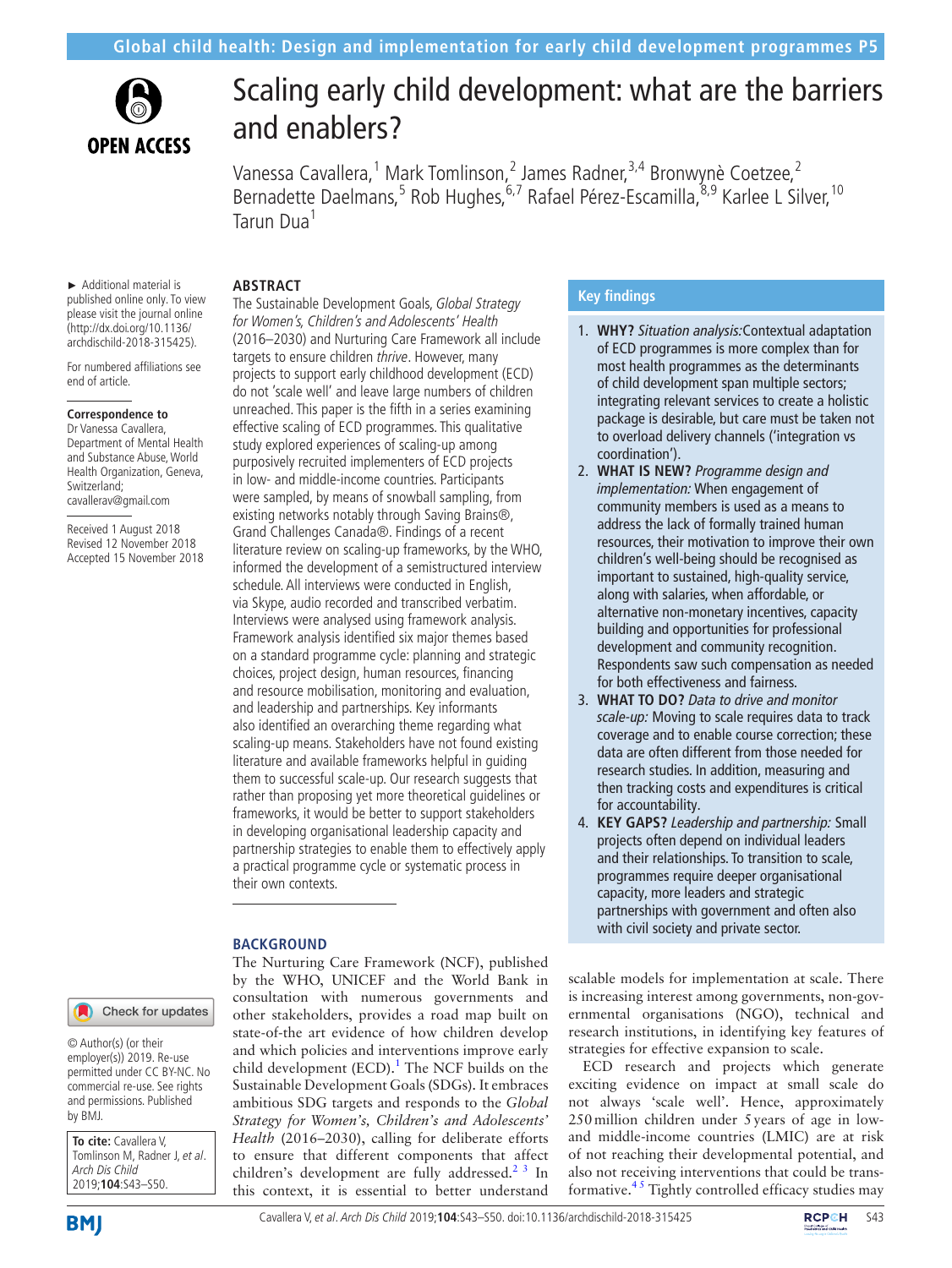# **Global child health: Design and implementation for early child development programmes P5**

not translate well into the realities under which (usually) governments have to allocate scarce resources and build capacities for implementation at scale. ECD interventions require sustained, multifaceted and well-integrated services. This has proven to be a formidable challenge especially for reaching scale with a high level of coverage, equitably.<sup>6</sup>

Scaling-up has been defined as expanding coverage and quality of a specific service to larger populations or broader geographical areas.<sup>2</sup> Scaling can proceed in five directions: geographic coverage (extending to new locations), breadth of coverage (extending to more people in currently served categories and localities), depth of services (extending additional services to current clients), client type (extending to new categories of clients) and problem definition (extending current methods to new problems).<sup>[3](#page-7-4)</sup> A consequence of this definitional complexity is a significant gap between theory and practice, and between researchers and advisors who define the scaling frameworks and policymakers and stakeholders who are responsible for imple-menting programmes at scale.<sup>[7](#page-7-5)</sup> This problem of complexity is compounded for ECD interventions, which often cut across existing sector domains (eg, health and education) and require sustained, integrated service delivery.

Scaling-up requires deliberate effort that combines attention to both technical and political environment.<sup>[8](#page-7-6)</sup> It may be unsuccessful because the requisite champions and investment commitments are not in place, or because operational plans are not sufficiently attuned to the need to build and sustain capacities, infrastructure and quality measures required for effective service delivery.<sup>9 10</sup>

# **Purpose, scope and structure of series**

This paper is part of a series examining evidence to inform design and implementation of ECD interventions at national and subnational levels in LMIC. The series is structured around a

programme cycle; key processes and decision points are outlined [figure](#page-1-0) 1.

This paper is the fifth paper of the series and focuses on the overall process to scale-up; previous papers have reviewed partnerships and overall design, $11$  monitoring and evaluation  $(M&E),<sup>12\overline{13}</sup>$  and financing.<sup>14</sup>

# **Aim**

To identify barriers and facilitators for effective scaling-up of ECD projects, based on key informant (KI) interviews with relevant stakeholders.

# **Methods**

A qualitative research design including in-depth investigation into experiences of implementers of large-scale ECD projects.

# **Participants**

KIs with experience in scaling-up ECD projects in LMIC were eligible to participate in the study. First, experts from academic institutions and NGOs were purposefully selected within existing networks known to the authors of the study. Grand Challenges Canada linked the authors to Saving Brains investigators. KIs were contacted through email with a short description of the study, before providing written informed consent to be interviewed. Once interviews had taken place, participants were asked to identify other experts.<sup>[15](#page-7-11)</sup> Interviews were stopped at 32 KIs when data from all groups (NGOs, academic institutions and policymakers) were collated to triangulate information.

# **Data collection**

Interviews were conducted between December 2015 and June 2016 by VC, and lasted 40–70min. All interviews were conducted in English via Skype. Further, interviews were



<span id="page-1-0"></span>**Figure 1** Programme cycle for design, implementation and scaling of early child development programmes.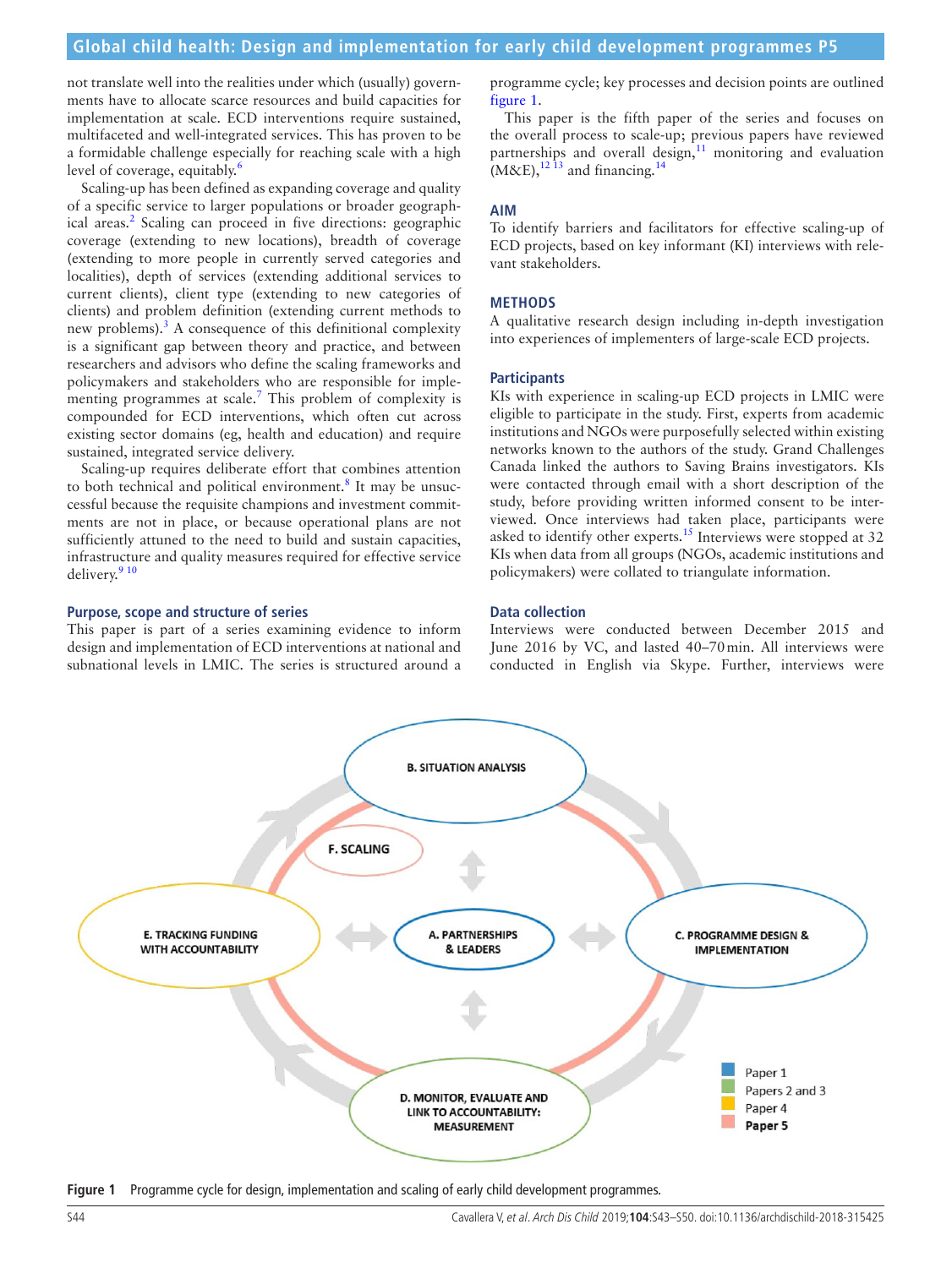<span id="page-2-0"></span>

| Table 1<br>Summary of stakeholders interviewed |                                                                     |                                                                   |                                                                                         |             |  |
|------------------------------------------------|---------------------------------------------------------------------|-------------------------------------------------------------------|-----------------------------------------------------------------------------------------|-------------|--|
|                                                | NGO.                                                                | Academic researcher                                               | <b>Private consulting firm</b>                                                          | Policymaker |  |
| Gender                                         | 8 females: 5 males                                                  | 15 females; 2 males                                               | 1 male                                                                                  | 1 male      |  |
| Region of work                                 | Africa, Americas, Europe, Eastern<br>Mediterranean, South-East Asia | Eastern Mediterranean, South-East Asia,<br><b>Western Pacific</b> | Africa, Americas, Europe, Eastern<br>Mediterranean, South-East Asia, Western<br>Pacific | Americas    |  |
| Key informant                                  | KI1-KI3, KI5-KI8, KI14-KI15, KI22-KI23,<br><b>KI32</b>              | KI4, KI10-KI13, KI16-KI21, KI25-KI31                              | K <sub>19</sub>                                                                         | KI24        |  |

NGO, non-governmental organisation.

audio recorded, with permission and transcribed verbatim. The interview schedule was developed by three of the authors (VC, TD, MT) based on a recent review [\(supplementary web](https://dx.doi.org/10.1136/archdischild-2018-315425)  [appendix 1](https://dx.doi.org/10.1136/archdischild-2018-315425)) and following an iterative process. The interview schedule was pilot-tested during interviews with three academic or NGO-based respondents, and then further refined ([supple](https://dx.doi.org/10.1136/archdischild-2018-315425)[mentary web appendix 2\)](https://dx.doi.org/10.1136/archdischild-2018-315425). Questions prompted participants to report on their experiences and perceptions of the scale-up process, challenges and success factors. Where necessary, additional probes were used. Paraphrasing was used to check that the interviewer had understood and adequately interpreted participant responses.

#### **Data analysis**

Interviews were analysed using the five phases recommended in framework analysis [\(supplementary web appendix 3\)](https://dx.doi.org/10.1136/archdischild-2018-315425): (1) familiarisation; (2) framework identification; (3) indexing data; (4) charting; and (5) mapping and interpretation.<sup>[16 17](#page-7-12)</sup>

### **Results**

The 32 KIs included nine males and 23 females with experience across different regions of the world ([table](#page-2-0) 1): 13 were from NGOs, 17 from academic institutions, 1 independent consultant from the private sector and 1 policymaker.

We identified six themes and nine subthemes [\(table](#page-2-1) 2) that mapped naturally onto the process for programme design and large-scale implementation of ECD independently developed for this series of papers [\(figure](#page-1-0) 1). Stakeholders also identified one additional overarching theme related to terminology, definition and meaning of scaling-up.

#### **Overarching theme: construct of 'scaling-up'**

<span id="page-2-1"></span>**Table 2** Themes and subthemes following data analysis

While definitions of scaling-up varied among respondents, most understood that scaling-up was more than expanding a project to larger populations or training larger numbers of providers to provide a particular service. Instead, scaling-up was

acknowledged as a complex process involving political engagement and institution building, not specific to any one discipline or field.

[Scaling-up is] not narrowly associated with a technical area, it's really a managerial, political, policy-building, institution-building task, and so the principles span through whatever technical area you are working in. (KI5)

Respondents agreed that a clear implementation framework and strategic approach would be valuable for scaling, however the few who were familiar with some frameworks found them to be of little practical use.

Frameworks? I have no idea! (KI20)

# **Planning and strategic choices**

Scaling-up was acknowledged as a complex process requiring careful planning. Design should occur with scaling and available resources in mind and awareness that impact findings from small studies often do not directly translate in real-life conditions.

Intentionality is the most important issue. You have to have the intention of going to scale, to go to scale. You have to plan for it. (KI8)

It was clear to participants that scale-up was not something that happens spontaneously, but requires a structured approach and rigorous decision-making process tailored to context. Respondents also agreed that implementation of any project requires pragmatism and flexibility to face unpredictable challenges that arise in new, expanding contexts. It cannot be done solely fixed by theoretical models but needs sufficient versatility so that both organisations and communities can change their approaches.

When scaling-up in LMIC one needs to be more versatile, think on one's feet, be imaginative, be able to find solutions and to change mindsets of communities, and change cultures of organizations. (KI4)

| Process for programme design and large-scale<br>implementation (figure 1) | Themes                                 | <b>Subthemes</b>                                                                                                   |  |  |  |
|---------------------------------------------------------------------------|----------------------------------------|--------------------------------------------------------------------------------------------------------------------|--|--|--|
|                                                                           | Overarching: construct of 'scaling-up' |                                                                                                                    |  |  |  |
| Situation analysis                                                        | I. Planning and strategic choices      | 1.1 Adaptation to context<br>1.2 Integration versus coordination<br>1.3. Equity considerations                     |  |  |  |
| Programme design                                                          | 2. Programme design                    | 2.1 Piloting: evidence versus field experience                                                                     |  |  |  |
| Implementation                                                            | 3. Human resources                     | 3.1 Bridges and intermediary figures                                                                               |  |  |  |
| Funding                                                                   | 4. Financing and resource mobilisation | 4.1 Involvement of the private sector                                                                              |  |  |  |
| Monitor, evaluate and link to accountability                              | 5. Monitoring and evaluation           | 5.1 Quality assurance                                                                                              |  |  |  |
| Leadership and partnerships                                               | 6. Leadership and partnerships         | 6.1 Political support, enabling policy environment and constituencies<br>6.2 Communication approaches and advocacy |  |  |  |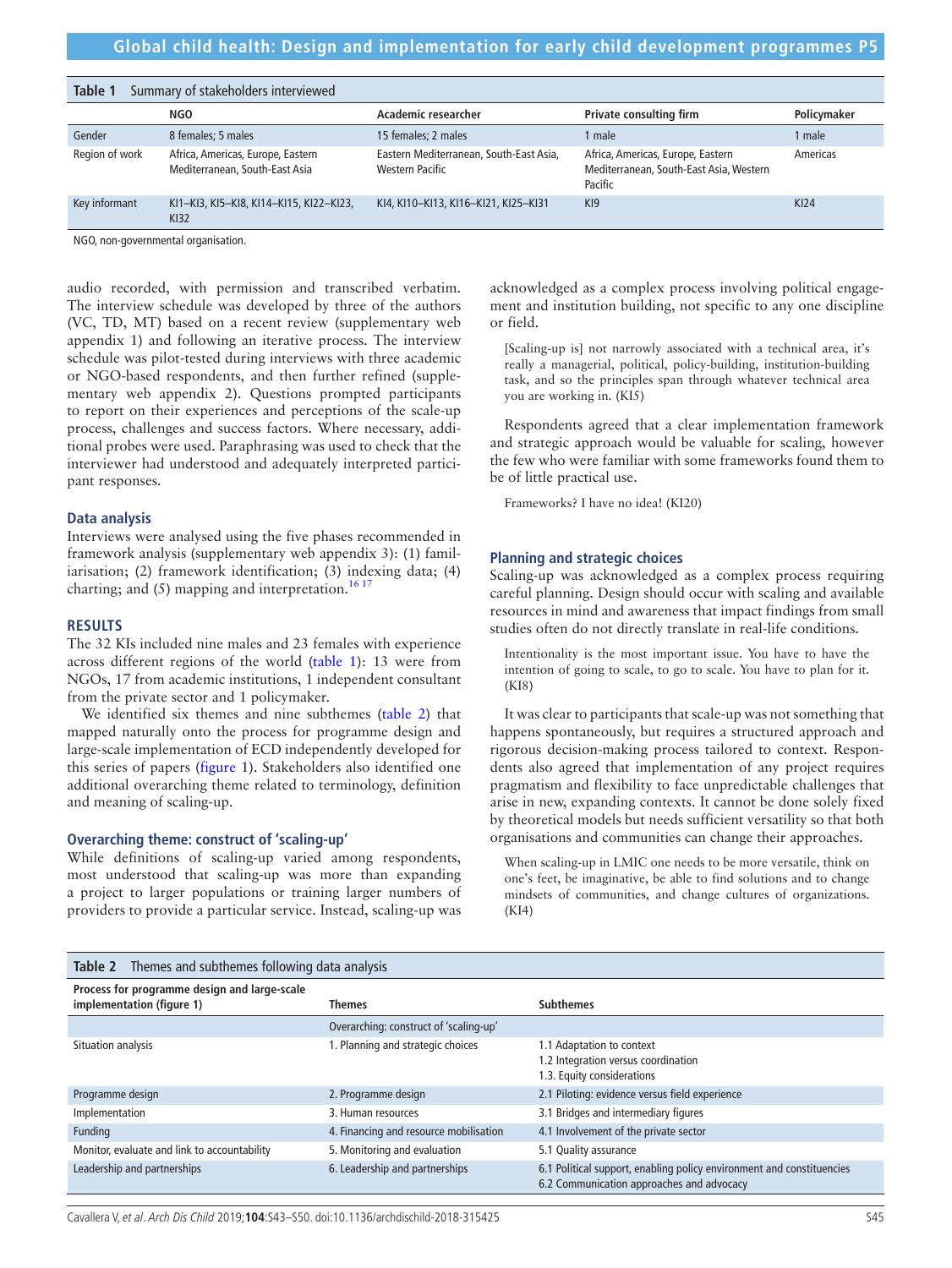# Adaptation to context

Respondents expressed ambivalence about whether successful scale-up is more easily reached through centralised or decentralised implementation. The latter was considered a facilitator in terms of local ownership and accountability. Still, they acknowledged that this may not be possible in all settings, and that decentralisation was strongly dependent on government structure. Additionally, respondents agreed that scaling-up was usually more effective when taken at a slow and steady pace. This allowed project leaders to better understand the context within for project delivery, and enabled people on the ground to build relationships with local stakeholders and staff, implement well-tailored strategies for supervision and monitoring, and make adjustments in scale-up strategy according to context keeping the quality of programmes in mind.

Sometimes governments want to go too fast; they do a very quick scaling-up. So, reaching families is the main objective rather than reaching families with quality. So, I think that speed is what many times leads to failure. Because once you are already in the field, it's very difficult to step back. I would say that the ideal path for a successful scale-up would be to start small and get better, then get bigger. (KI7)

#### Integration versus coordination

Among strategic choices for successful implementation, a dominant theme concerned integration, identified by respondents as either integration of the project into existing systems, or integration of different components into one programme. To ensure longer term sustainability, integration of projects into existing systems was considered preferable. Nevertheless, respondents emphasised that often projects were implemented in countries with low-resource, fragile systems. Care needs to be taken to avoid overburdening systems and perhaps to strengthen them before implementation. The second concept of integration—combining complementary components into one programme—was seen as an effective and important strategy especially for ECD, which often involves education, and health and nutrition. However, respondents noted that when only one sector implements ECD programmes, it often only addresses its particular perspective.

The problem with ECD is that it falls under too many hats, and it is very fragmented. So you have the education people approaching ECD from an education perspective and their primary efforts go into pre-school and 3–8year-olds. People coming from a health perspective tend to look at it from 0 to 3 and tend to have, in some places, just the health perspective (nutrition, vaccination and health) leaving out stimulation. Pre-school education people are leaving out health, and everybody is leaving out protection. (KI1)

Some respondents saw a major problem with integrating different components into one project: diminished quality. They suggested that instead each sector should deliver the policies and interventions they have stronger technical skills in, with emphasis placed on coordination rather than integration. However, coordination also poses big challenges, particularly for ECD projects that are multisectoral in nature, requiring engagement of many stakeholders with different priorities and incentives.

It's is very hard to find the right stakeholder or institutional home because there isn't one. (KI9)

# Equity considerations

Interviewees stressed the importance of focusing on equity during scale-up. Here interviewees recommended designing needs-based projects clearly identifying the target population,

and explicitly addressing how to reach it, to inform planning and decision-making through the scaling process.

[There are] so many children who have needs, right? (KI12)

# **Programme design**

Despite an apparent lack of common terminology, respondents considered the definition of the programme's characteristics crucial. Piloting is key before any step towards scale-up takes place. Designing content for ECD projects was not considered straightforward. For example, participants explained that while many well-defined ECD curricula have proven efficacy, the lifecycle approach taken by ECD projects complicates design of a scalable project. Further, respondents stated that in order to retain impact, projects need to be standardised and implemented with fidelity. However, they also noted that ECD projects need to be flexible enough for successful implementation at scale, to serve different populations by adapting to the local culture and context and to adapt to progression of needs of each population.

The most important thing is the design. You have to design your programme to go to scale, you have to put in the elements that will enable it to be replicable, and adapted and revised, and placed into development. (KI8)

#### Piloting: evidence versus field experience

Participants reported that once the project is clearly defined, piloting its implementation in different contexts is important to understand barriers and facilitators. Respondents highlighted a disconnect between what is designed at protocol level and what is feasible in reality, emphasising the need for better cohesion between the stakeholders involved in protocol design versus those with actual knowledge and expertise of the context where the project is intended to be implemented at scale (eg, national and subnational policymakers, programme implementers and community leaders). Participants reported that while strong and rigorous scientific evidence is considered an important basis for scaling-up, it was also important to go beyond that by considering scaling best practices supported by field experience.

The second assumption which tends to be generally false, is that solid impact evidence, such as randomized controlled trials or quasi experimental trials is not only necessary, but sufficient for successful scaling-up. And in my experience that is not true. It's neither necessary nor sufficient. It's desirable, but that's a different question. (KI9)

#### **Human resources**

Human resources were seen as critical for successful design and implementation. Respondents agreed that human resources capacity for ECD greatly influences service quality at scale and outcomes for children.

You have to have people who have the qualities, the personal qualities, the training and the creativity to be able to do the work. […] You have to find people who are utterly committed to the effort. [...] That is how you define a person of high level of category and the person who sorts of just does the job. (KI8)

Social innovations that use family networks and champion family volunteers were seen as a means to address the lack of formally trained human resources in some settings, as people are eager to contribute to their community, and particularly to projects that target children's well-being. However, several interviewees stressed that volunteers should be used in a limited way, and instead people providing services should be rewarded.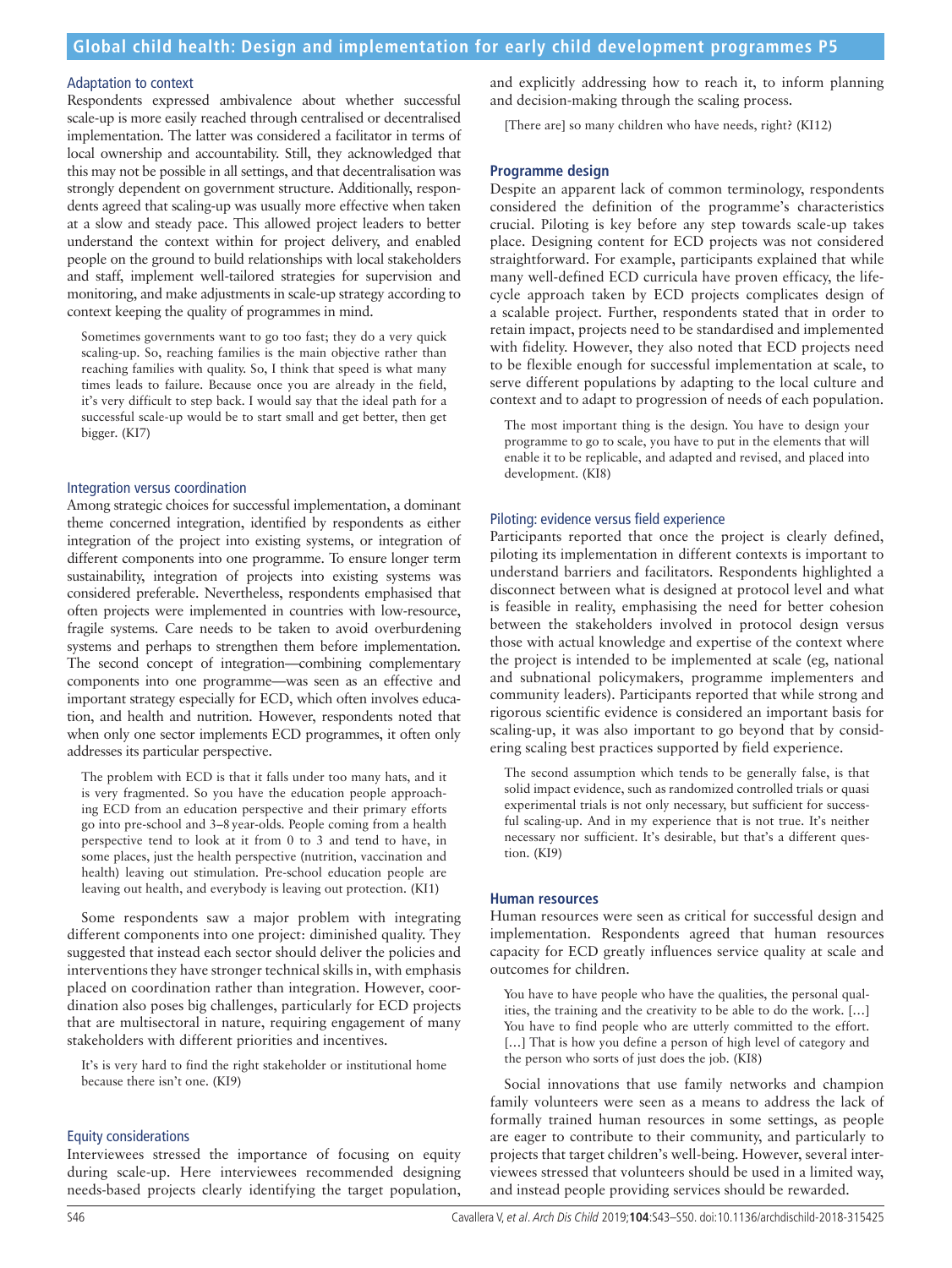We put lots of money into stuff (vehicles, schools, equipment), but we refuse to put money into salaries because it's not sustainable, and then we are surprised that programmes fail. (KI1)

Respondents agreed that building capacity among staff was key, and that alternative models for capacity building, for example, with cascaded training/training and/or technology supports should be considered. They saw robust training and sustained, regular supervision as important to preserving quality. Respondents also highlighted as vital, staff motivation to ensure both retention and quality; for frontline workers, the appeal of directly and visibly benefiting children's lives can play an important role here.

So why do people do things? Because you pay them, they do things because they get social status and prestige, they do things because of moral imperatives, or they do things because of a sense of self-actualization: they feel better about themselves for example when they see the impact on children. (KI9)

# Bridges and intermediary figures

Respondents reported frustration with overlap and blurring of responsibilities between researchers and implementers, suggesting that intermediary figures were needed to ensure proper scale-up. Both implementers and researchers were often asked to do things outside their skill set.

The people who run research projects or field research projects are lacking the skills. They don't understand the politics, they don't think that way, they don't know who the players are, they don't have logistics and management capacity, they don't understand all the financial resource questions, the human resource questions, the institutional questions, they don't know how to do advocacy and marketing, they can't quickly translate from research language to policy language, to bureaucratic language, to language that speaks to beneficiaries, etc. (KI9)

Therefore, participants regarded intermediary figures as necessary bridges between researchers, implementers and other stakeholders, as valuable knowledge translators and leaders for scaling-up.

# **Financing and resource mobilisation**

Cost considerations were considered essential for scaling-up. Respondents agreed that finances are often ignored and projects expanded too quickly without ensuring sufficient budget.

One of the major determinants [of failure] I believe that is not speaking about money. (KI14)

To secure financial resources for scaling, participants suggested social franchising models, social entrepreneurship, community fundraising, grants/donor agencies and government funding. Different financing mechanisms were suggested for securing sustainable resources, including changes in the way donors provide funding. Participants stated that there is a need for donors and funding agencies to commit long-term resources (at least 5 years) to ensure continuity of activities, and to enable higher impact with return of investments.

#### Involvement of the private sector

Respondents stated that there was a need for ECD projects to be delivered by governments. However, respondents also stated that this may not be possible as governments have competing priorities are often more focused on child survival, and may not be in a position to allocate resources to ECD. Therefore, the private sector was seen as a potential partner in scaling-up, with

both financial and technical capacities, but differences in interests between the public and private sectors must be taken into account.

What it takes to persuade politicians and bureaucrats to adopt something versus private sector companies are not the same. They are pretty different audiences. (KI9)

#### **Monitoring and evaluation**

Interviewees agreed that M&E was necessary to guide structured data collection and ensure transparency. Yet interviewees reported that data collection in ECD projects was often seen as intended solely for scientific publications, and of little use for project improvement or addressing implementation challenges.

One of the other problems is that monitoring and evaluation for scaling are not for scaling, they are actually for publishing research papers. (KI9)

Respondents stressed that information collected and disseminated should include negative findings as well as positive ones so that errors are not replicated. Finally, evidence was described as a powerful tool to convince stakeholders of the value of any project, which should also be leveraged towards that objective.

If we can show that our programme is resulting in outcome then it is very hard not to advocate for scaling-up. (KI3)

# Quality assurance

Maintaining project quality was seen as a priority.

Quality over quantity. If you do something really well, other people will want to copy it; if you do something broadly and badly it will fail and no one will copy it. And you will waste money. (KI1)

# **Leadership and partnerships**

Strong leadership was deemed as key to scale-up, including 'champions' who are committed to the project, believe in it and can convince others to follow them. All interviewees viewed champions as important for successful scaling-up.

If you can find those strategic thinkers that have been waiting for something like this to empower them, then those are the best experiences we have had so far. (KI5)

Scaling-up was considered a multistakeholder process by all respondents. Investment of time and money to build a strong coalition was seen as key to building the necessary supportive environment among beneficiaries, implementers, potential partner organisations, academic institutions and policymakers. This support was thought to be ensured by building ownership of the project at every level, including the local community and end users. This is especially important, and challenging, in ECD because at the governmental level, multiple sectors are potentially involved, and at the community level, projects often engage with intimate topics in child-rearing.

We had people from the community and they carried us on their shoulders. They knew exactly what they wanted. They knew that what we were doing was what they needed. (KI8)

Political support, enabling policy environment and constituencies Political support from governments and policymakers was viewed as essential as governments have reach and potential to sustain projects at scale.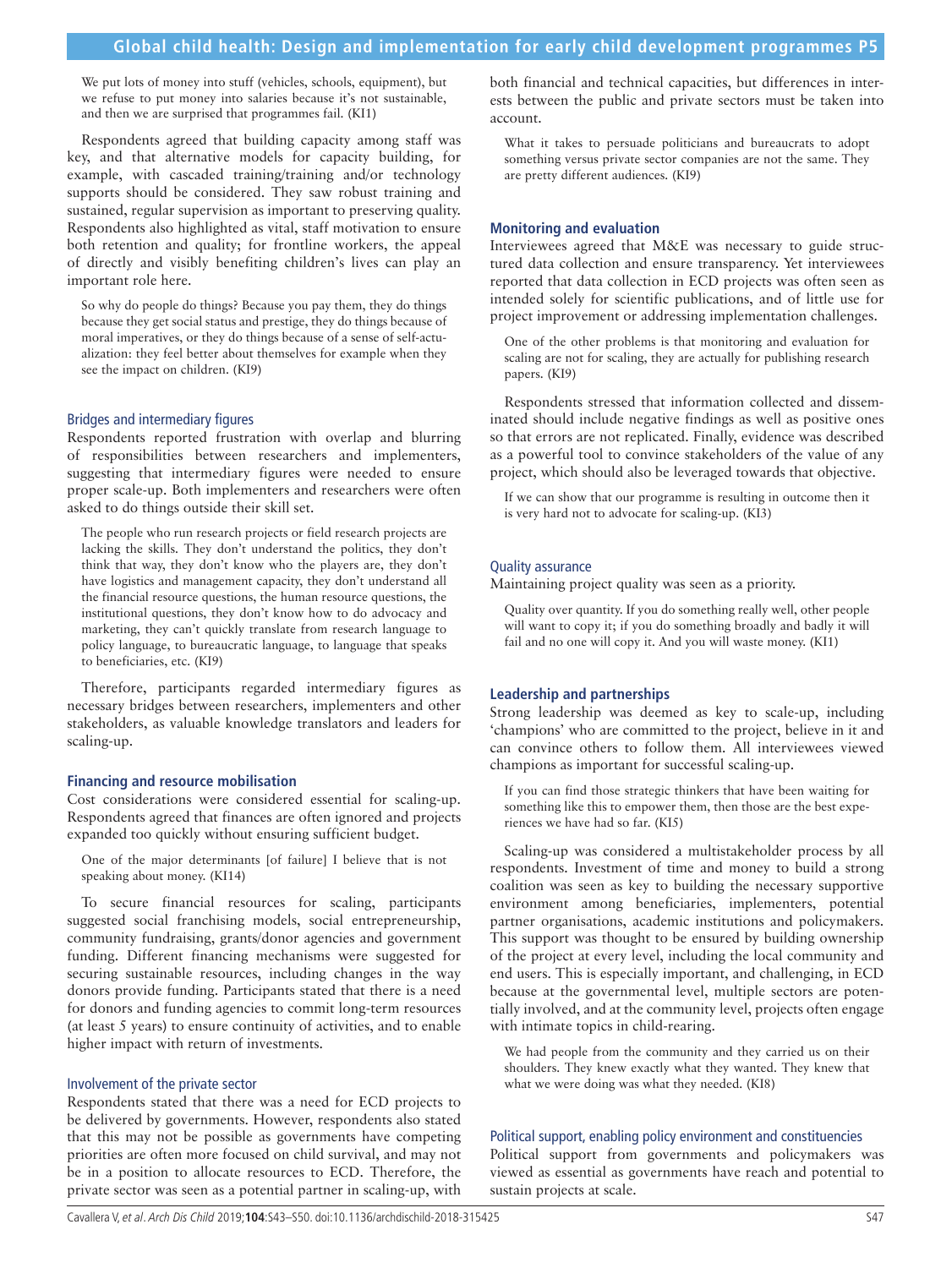# **Global child health: Design and implementation for early child development programmes P5**

When I look at things that have gone to scale, the ultimate scaling decision is in the hands of the governments. And I make no assumption there is any other way around, you know. (KI28)

Engaging governments was seen as a difficult and lengthy process that required significant effort to convince them of the relevance and value of ECD projects and building long-term relationships. One challenge is that while ECD investments often have short-term returns for communities and public systems, policymakers may require evidence of long-term, life-cycle benefits as well. Interviewees reported that sometimes formalising their role, or that of their organisation, was helpful in securing recognition by the government and ongoing collaboration with it.

We have worked really hard to gain a reputation of serious and rigorous researchers. So in a sense they have to listen, sometimes even if they do not want to. (KI16)

Lastly, participants agreed that both sensitisation of policymakers and politicians (a top-down approach) and a strong constituency to influence governments to support ECD (a bottom-up approach) are needed to impact laws and policies.

# Communication approaches and advocacy

Participants were unanimous that clear marketing and communication approaches were needed, including framing messages in relevant ways for each of the many audiences that matter for scale-up.

Why should you invest in this? The first question is: why should I care about ECD at all? Why should I invest in this issue? And then, once you get them to agree to that, then the question is okay what is the best way to do it? (KI9)

Communities are usually considered easy targets for advocacy because they can see that ECD projects will benefit their own children.

Communities want something that will make their children brighter, healthier and smarter than the rest of the village. (KI4)

# **Discussion**

Stakeholders reported facing varied challenges to decision-making, with no straightforward answers, that are often particularly complex in ECD settings and not solved by existing frameworks. They reported a disconnect between existing scale-up frameworks and what implementers consider useful in practice. To further elaborate, we summarised our resulting recommendations in [table](#page-5-0) 3 and structure the following discussion under a range of 'Cs' that cut across this series of papers. [11–14](#page-7-8)

# **Context and content**

ECD does not fit naturally into any one sector, as it involves all components of nurturing care (responsive caregiving, opportunities for early learning, health, nutrition, and security and safety) and also engages with family life, which falls outside any government sector.<sup>[1](#page-7-0)</sup> A child's development is strongly influenced by the quality of human relationships in which s/he is nurtured over time, and projects with this focus also require high-quality provider–client relationships. Working across sectors and assuring high-quality relationships at scale is inherently complex, and it is difficult, if not impossible, to identify a standard method that would enable straightforward scaling independent of governmental (eg, sectoral capacity), social and cultural context. While effective curricula have been defined at

<span id="page-5-0"></span>

| Recommendations for scaling-up<br>Table 3 |                                                                                                                                                                                                                                                                                                                                                                                   |  |  |  |
|-------------------------------------------|-----------------------------------------------------------------------------------------------------------------------------------------------------------------------------------------------------------------------------------------------------------------------------------------------------------------------------------------------------------------------------------|--|--|--|
| Context and content<br>▶                  | Build in capacity to adapt project content and delivery<br>strategy to context at every scaling phase.                                                                                                                                                                                                                                                                            |  |  |  |
| Contact point<br>▶                        | Include service components that fit the capacities of the<br>contact point selected for delivery, rather than attempt<br>to 'include everything'.<br>▶ Coordinate across sectors and build approaches<br>to 'holistic' solutions taking into account local<br>implementation capacity.                                                                                            |  |  |  |
| Cadre<br>▶<br>▶                           | Promote a sense of self-determination and professional<br>development among front-line providers.<br>Focus on motivation, including desire to serve the<br>community and to see benefits for children.                                                                                                                                                                            |  |  |  |
| Counting outcomes<br>▶<br>▶               | Recognise that M&E needs intentional design to serve<br>needs of both project implementers, major stakeholder<br>and researchers.<br>Bring project leaders, researchers and implementers<br>together early in design cycle to ensure alignment and<br>to allocate roles.                                                                                                          |  |  |  |
| Coverage and quality<br>▶                 | Adopt simple metrics to track coverage in an<br>appropriate way for each phase of the scaling process,<br>with an emphasis on defining and meeting quality and<br>equity objectives-to effectively reach the underserved.                                                                                                                                                         |  |  |  |
| Course corrections<br>▶<br>▶              | Recognising that scaling is a non-linear, adaptive<br>process, build in capacity for multiple course corrections<br>at every phase, including an implementation culture that<br>spots, reports and responds to problems<br>Carefully document on-the-ground experiences,<br>including negative ones, and make them available for<br>learning within the project and more broadly. |  |  |  |
| Counting money<br>▶                       | Aim for long-term financial sustainability.<br>Consider partnering with both public and private sectors<br>for financial and technical support, recognising the<br>differing requirements of each.                                                                                                                                                                                |  |  |  |
| Community<br>▶<br>partnerships<br>▶       | Phase implementation timing to leave room to build<br>community buy-in and enable community engagement<br>in quality control and adaptation.<br>Develop communications materials and capacity tailored<br>not just to central government, but also to intermediate<br>jurisdictions and community members.                                                                        |  |  |  |

small scale, moving forward, research is needed to better define critical content of interventions required to maintain impact at scale. Further, standardisation of packages is important for quality control and replication of results, but a degree of flexibility is also required for scaling in a specific context. It is therefore recommended to design projects to allow learnings to be drawn regarding key aspects for project impact and for adjustment to avoid becoming barriers to scale. In sum, successful scaling requires ongoing adaptation of both project content and delivery strategy to context.

# **Contact point**

Recommendations for programming contact points have historically promoted integration of different components into one programme, building on existing service delivery platforms. However, from available evidence, it is not clear whether integration is the best approach or whether coordination should be pursued. While a holistic approach to ECD is strongly supported by science, in the view of respondents, adding too many components can overwhelm staff and compromise quality of intervention delivery.<sup>18</sup> Therefore, it may be necessary to rethink what a holistic approach means, and what integration should look like through an implementation perspective, with answers differing based on context and content. The study highlighted how different components of programmes could and should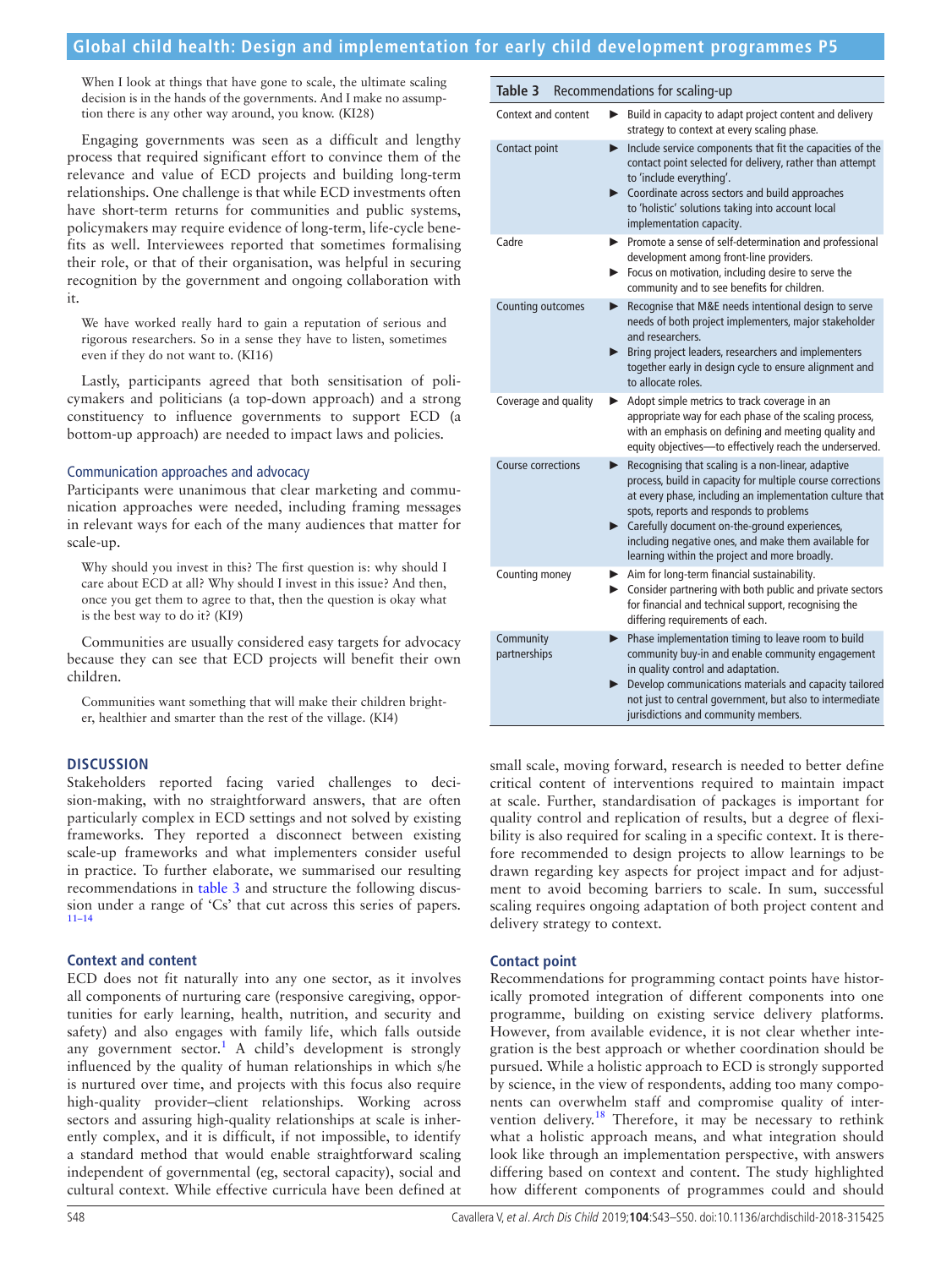be delivered to the child and his/her family in a comprehensive manner, but each one should be provided by the sector with the most expertise. There is currently a strong push for better coordination, reflected in the recent *Lancet* series which emphasised the need for a coordinated approach to services across sectors, facilitated by unifying and synergic policies in favour of ECD.<sup>1920</sup>

# **Cadre**

There was clear agreement among respondents that strong leadership and a skilled and motivated workforce are key components of scaling. Literature shows how successfully scaled projects are led by outstanding leaders who are persistent, well connected, credible, able to mobilise resources and can articulate a clear vision.<sup>[10 21](#page-7-15)</sup> Human resourcing should be strategic and policies should support retention of qualified staff. A relevant finding of the study, stressed by many respondents, was for governments and organisations to consider alternative human resource policies beyond salaries in the form, for example, of non-monetary incentives, capacity building and professional development.

# **Counting outcomes**

Respondent views were consistent with our research showing that stakeholder and donor engagement is influenced by rigorous scientific evidence.<sup>21</sup> This requires M&E plans that enable  $(1)$ stakeholders to learn about project impact and relevance for potential beneficiaries; (2) implementers to make decisions about the most important project components for the context; and (3) overall quality control. Rigorous scientific evidence should be collected where possible alongside documentation of best practices and real-life experiences that are emerging as important for informing the scale-up process.<sup>18 22</sup> However, as has been highlighted earlier in this series, processes for collecting these data are not straightforward.<sup>12 13</sup> Researchers, programme implementers and other stakeholders often have differing priorities for M&E, so needs of each should be considered in developing a plan. Knowledge generated by researchers is not always easily translated into practice; on the other hand, implementers are asked to collect data for research purposes that are not a priority to them. The results of this practice are frustrating and far from ideal. Intermediary figures to translate language and skills between them are increasingly recognised as a potential solution to this misalignment.

# **Coverage and quality**

Tracking coverage is another way data collection can support scaling, whenever the project stakeholders have responsibility for outcomes for a specific population. Coverage identifies either the per cent of the target population reached and the percent achieving the measurable intended outcome, or the goal for universal access to care.<sup>[12 23](#page-7-9)</sup> Consistent assessment of coverage through simple metrics, without excluding other data vital for assessment and course correction as reviewed above, provides implementers a way to target interventions and measure quality, effectiveness and equity of reach to the target population.<sup>24</sup>

# **Course corrections**

Programmes need data to support ongoing course corrections throughout scaling. Process indicators and early outcome data are both vital in this regard because they can be used to improve the project content and to identify and address challenges during implementation. Similarly, an organisational culture able to detect difficulties and negative processes and adjust accordingly during implementation can foster an environment where

negative findings can be made widely available for corrections towards success and avoidance of errors by other stakeholders. To further enable course corrections, 'on the ground' experiences should be more meticulously documented and made available within the ECD community to guide planning choices that fit the specific project and context.

## **Counting money**

Engagement of stakeholders early on is essential for gaining sustainable financial support. The viability and sustainability of scale-up depends on adequate financing and allocation of resources. Literature underscores the need to ensure stable, non-fungible financial support through diversification of funding, including (depending on the service) services for a fee, dedicated income taxes and franchising models. $25$  An additional way to support financial sustainability with scaling, repeatedly mentioned during interviews, was involvement of the private sector to capitalise on private sector capacities and resources.[25 26](#page-7-18) At the same time, as Arregoces *et al* have highlighted, improved tracking is needed to hold donor agencies and financing bodies accountable to commitments of long-term support of programmes, in line with SDG targets.<sup>[14](#page-7-10)</sup> A closer look is needed to understand underlying reasons why this does not happen consistently, so that compelling arguments could be better directed to persuading donors.

#### **Community engagement**

In addition to a valid workforce, planning for scale requires engagement of stakeholders early on to ensure the political and community support required to create strong partnerships to support scaling. Although efforts have traditionally concentrated on high-level policymakers and leaders in the communities, this research shows that this is insufficient. Creation of local demand, constituencies and resources to support implementation and scaling are crucial. Mid-level officials and community members that are not part of the leadership are the ones most likely to be directly involved in programme implementation, and their buy-in needs to be secured. To this end, both impersonal (eg, academic publications, policy briefs) and personal (eg, site visits, conferences, workshops) communication strategies are required to gain community support and promote scale-up of projects.<sup>[27](#page-7-19)</sup>

# **Strengths and limitations of this study**

This study has included a large and diverse range of stakeholders, which has allowed us to develop a robust multidimensional understanding of challenges and success factors for scaling-up ECD projects in different contexts. The wide variety of intervention programming reflected in the sample provided a welcome diversity of perspectives, but also posed challenges for synthesising results. Moreover, since we focused on NGOs and researchers directly involved in scaling, relevant stakeholders at the policy, funding and community levels were not interviewed and their perspective has not been represented. Therefore, there is a risk that some particular viewpoints may have dominated and others may have been missed. Likewise, we only interviewed English speakers, and interviews could not be carried out in person.

# **Conclusion**

This series has highlighted numerous challenges that stakeholders face as they make decisions on how to successfully scale ECD projects—ranging from navigating multiple service sectors through recruiting and managing cadre as well as assessing and